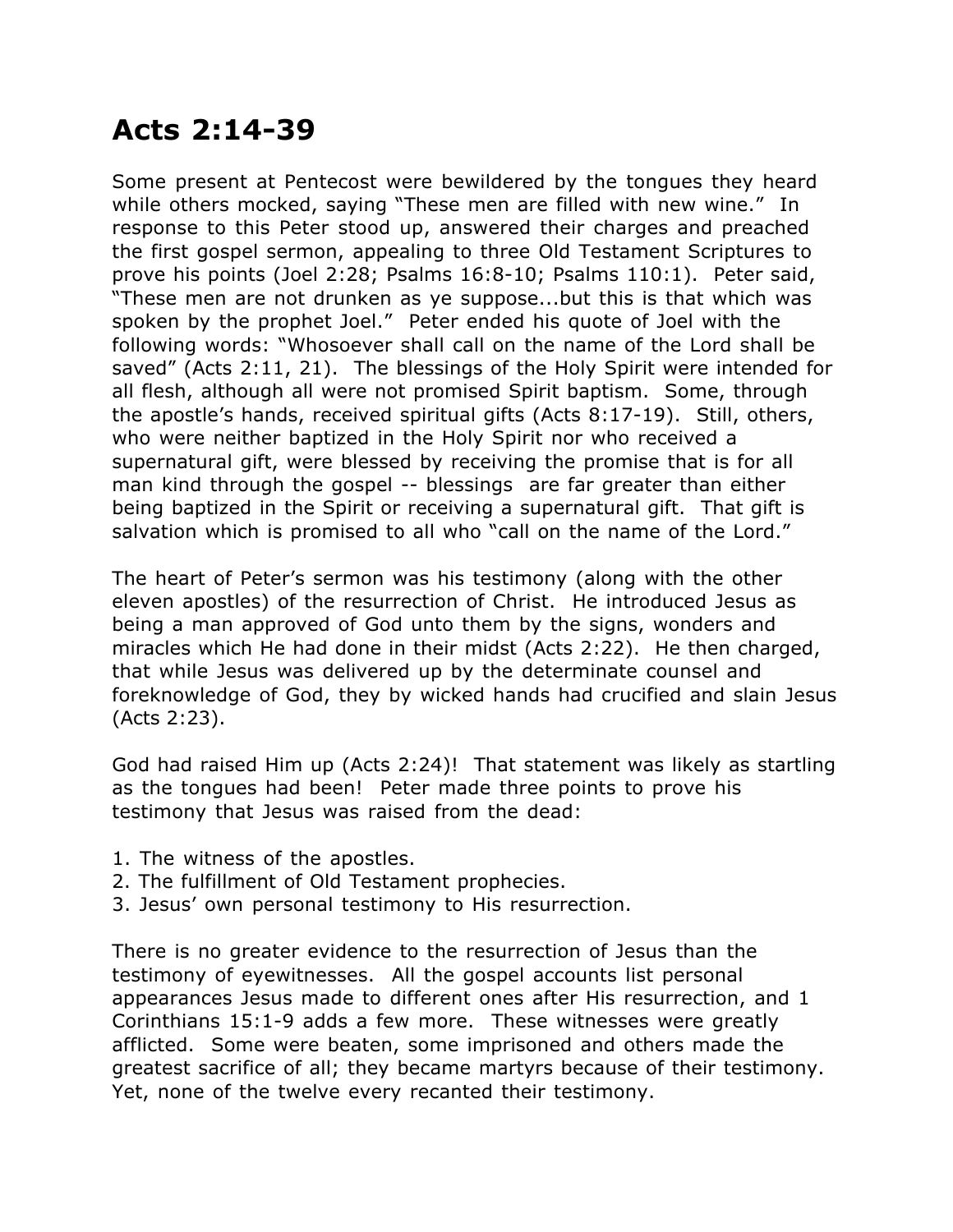Peter explained that the resurrection of Christ was to be expected for David had predicted that Christ would be raised. Forcefully, Peter shows that although the prophecy is written in the "first person", this could not be a reference to David. Peter's statement, "I may testify to you freely of the patriarch David that he both died, and was buried and his tomb is with us to this day," serves to show that David's body had seen corruption and he was still in Hades, but the one of whom he spoke would neither see corruption nor would His soul be left in Hades. David was speaking of his Son who was to come. Quotation from their Old Testament Scriptures bore great weight with Jewish listeners.

Peter crowned his argument for the resurrection of Christ by telling the audience that what they had seen and heard had come from Jesus Himself! "Being therefore by the right hand of God exalted, and having of the Father the promise of the Holy Sprit, he had poured forth this which ye see and hear" (Acts 2:33). Such was compelling evidence. They KNEW they had SEEN tongues like as of fire which sat upon each of the apostles. They KNEW they had HEARD the apostles speak in tongues which they themselves understood. And Peter said, "Jesus poured this out." Jesus was alive and had testified He was by pouring forth His Spirit which was manifested in tongues like as of fire and men speaking with other tongues as the spirit gave them utterance. Again, this was a strong proof of the claim Peter made: "Whom God raised up."

Peter's last appeal to Old Testament scripture was to Psalms 110:1. In Acts 2:33, Peter said that Jesus had received of the Father the promise of the Holy Spirit. He does not mean that God gave Jesus the Holy Spirit after His resurrection. What Jesus had received was the promise the Holy Spirit made that Jesus would be raised from the dead and that He would be made Lord of all. Peter said, "For David ascended not into the heavens: but he saith himself, The Lord said unto my Lord, Sit thou on my right hand, Till I make thine enemies the footstool of thy feet" (Acts 2:34- 35). Jesus was made Lord by the Father who gave all authority into His hand (Mt. 28:18). Christ was made by God the head of the church, the king of the kingdom, the chief corner stone and a priest like unto Melchizedek. While not all now recognize Jesus as Lord, someday all will for Paul wrote: "Therefore God gave unto him a name that is above every name, that at the name of Jesus every knee should bow and that every tongue should confess that Christ is Lord to the glory of God the Father" (Phil. 2:9-11).

Is it any wonder then, when these people were convinced they had crucified a man whom God approved, that God had raised Him up and